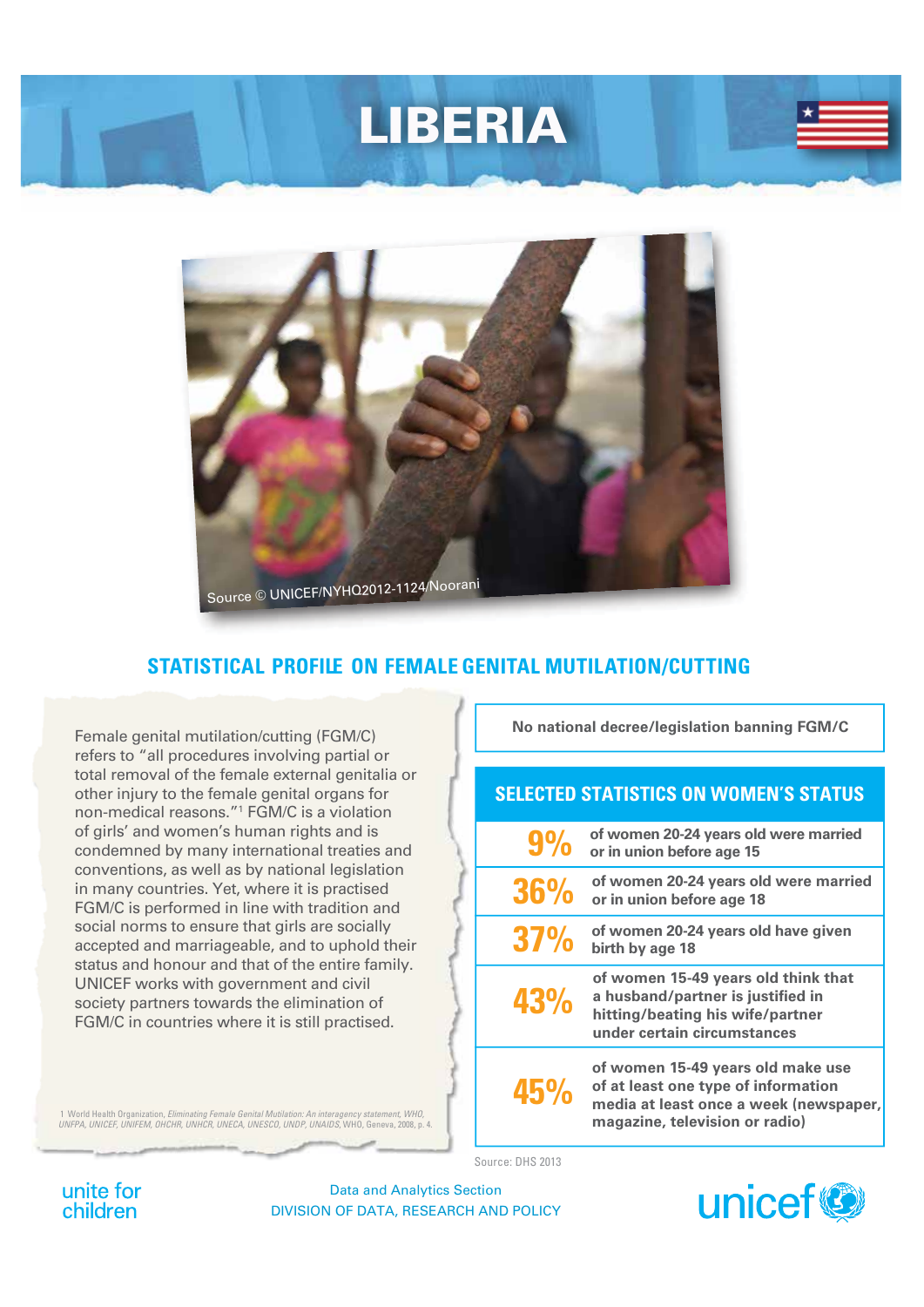#### **HOW WIDESPREAD IS THE PRACTICE?**

#### **Half of girls and women in Liberia have undergone FGM/C, with variations by county, place of residence, wealth and religion**



# **WHAT ARE THE PREVAILING ATTITUDES TOWARDS FGM/C?**

**Slightly more than half of girls and women in Liberia think that the practice should stop while around one in three think it should continue** 





# **IS THE PRACTICE OF FGM/C CHANGING?**

#### **The prevalence of FGM/C in Liberia has halved in three decades**



Notes: The boundaries and the names shown and the designations used on the map do not imply official endorsement or acceptance by the United Nations. Only categories with 25 or more unweighted<br>cases are presented. Due to r unweighted cases. In Liberia, girls and women who have heard of the Sande society were asked whether they were members; this provides indirect information on FGM/C since it is performed during<br>initiation into the society. communities are more likely to support the practice, the level of support in this country as captured by the DHS 2013 is higher than would be expected had all girls and women been asked their opinion.

Source for all of the above charts: DHS 2013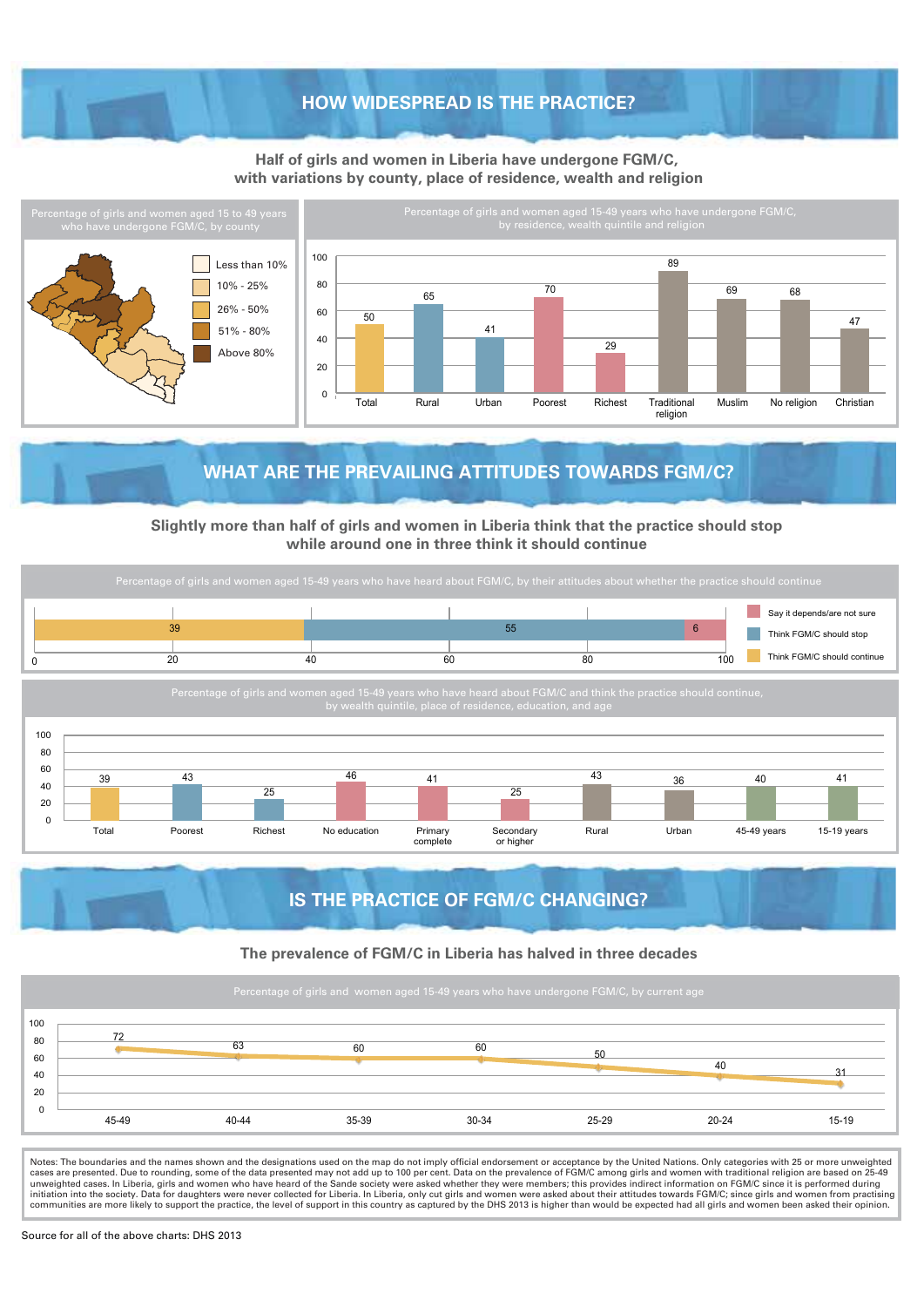

# **INTER-COUNTRY STATISTICAL OVERVIEW**





Notes: MICS data for Ghana (2011) could not be used to report on attitudes towards FGM/C due to the fact that information is missing for girls and women with no living daughters; data from MICS 2006 are used instead. In Liberia, only cut girls and women were asked about their attitudes towards FGM/C; since girls and women from practising communities are more likely to support the practice, the<br>level of support in this

Sources: DHS, MICS, Population and Health Survey, 2004-2015.